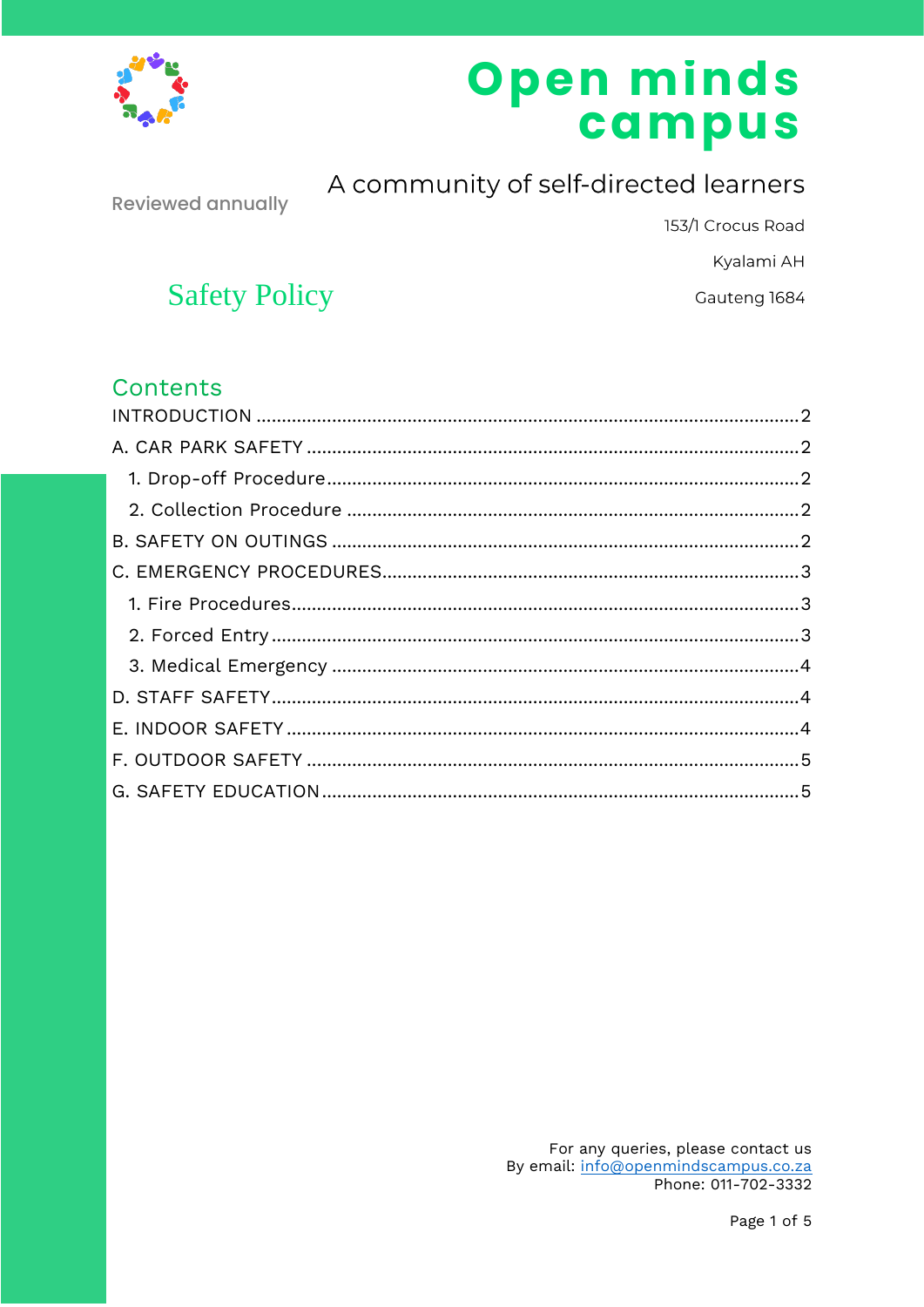#### <span id="page-1-0"></span>INTRODUCTION

The following safety policy is designed to help create a safe and nurturing environment for both the learners and the staff of the school whilst on our premises and when we travel outside of the school. It is the responsibility of the principal and staff to ensure that the safety guidelines are understood by all members of staff, the children, and the parents. This safety policy is part of our commitment to 'follow the child' in a stimulating, fun, happy, and above all safe learning environment.

## <span id="page-1-1"></span>A. CAR PARK SAFETY

#### <span id="page-1-2"></span>1. Drop-off Procedure

- Foundation phase learners are to be brought to the classroom.
- Pupils are to be dropped off between 7:30 AM and 8:00AM.
- Appointments need to be made in advance. Parent meetings will not be held during school hours so as not to disrupt teaching and learning. School tours are held during school hours.
- All staff must be notified of any parent appointments. The principal must be notified of anyone arriving without an appointment.
- No games should be played.

#### <span id="page-1-3"></span>2. Collection Procedure

- Children may be collected at 14h00. During collection time, children must sit in their class or in a designated area outside.
- If any other person must pick up a child, the child's parent should contact the school in advance to inform the staff. If this has not been arranged, staff must contact the parent of the child and verify the identity of the person collecting the child before releasing him/her into that person's care.
- There will be no hooting inside of school property.
- All cars to be locked, staff cars included.
- Facilitators are to encourage the children to wear their seat belts. This will be communicated to parents where necessary.

#### <span id="page-1-4"></span>B. SAFETY ON OUTINGS

- Make sure that the venue for the outing is appropriate for the age group and number of children.
- Bookings are to be made in advance.
- Make sure no major events are planned for that day.
- There should be a backup plan in case of a change in the weather.
- Children to wear appropriate clothing and shoes.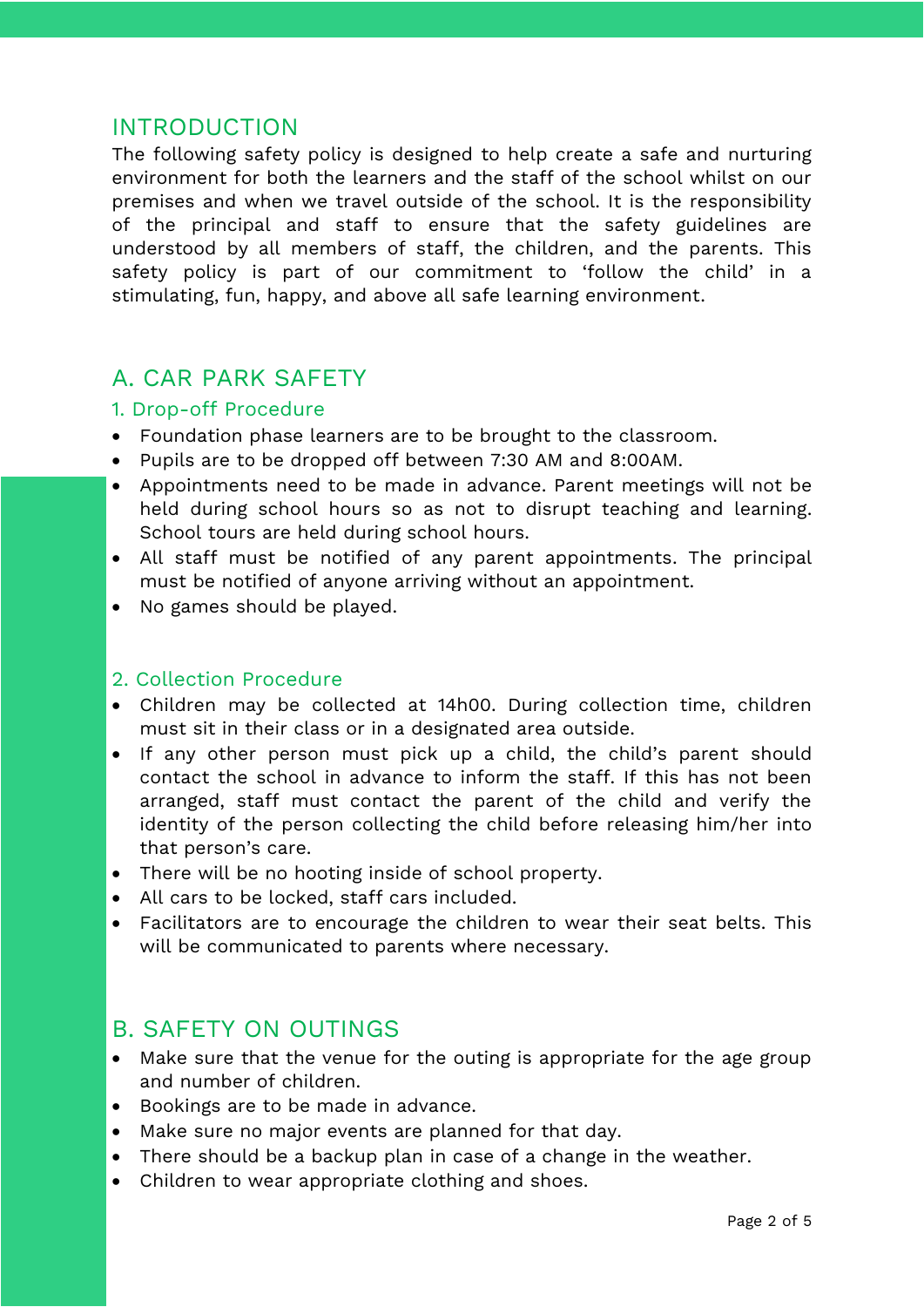- No name tags to be worn by children, as strangers may call them by name, and this could be potentially dangerous.
- Students should have access to staff cell phone numbers.
- Ideally wear uniform or school T-shirt.
- Adequate help from staff and parents to be secured.
- An indemnity form must be signed by each child's parent/caregiver to go to the outing. No signature, no outing!
- Safe transport; safety belts are non-negotiable.
- Staff members present will have contact names and numbers for each child which will be available in the first aid kit.
- Bring Accident Book on the outing.
- Each staff member present will be responsible for a specific group of children – this is so that children can be observed more carefully.

## <span id="page-2-0"></span>C. EMERGENCY PROCEDURES

#### <span id="page-2-1"></span>1. Fire Procedures

- Emergency exits to be easily accessible and clearly marked.
- Emergency drills to be demonstrated each term by staff and practiced with the children.
- All practitioners to be trained to perform the emergency evacuation drills and each teacher must be in-charge of her/his own class.
- The children must know the assembly points.
- Firehoses and extinguishers to be serviced annually and the date of service must be reflected on the equipment.
- Emergency services phone numbers (including fire brigade) to be on a sticker affixed to all telephones.
- Telephone numbers of parents/next of kin of children must be available.

#### <span id="page-2-2"></span>2. Forced Entry

- Evacuate the children to pre-arranged assembly points.
- The school has a contract with a security company supplying Armed Response.
- Panic buttons will be silent (both remote and those placed on interior walls).
- Procedure for forced entry will be reviewed annually.
- Telephone numbers of parents /next of kin of children must be available.
- All emergency services numbers will be available as described in (1) above.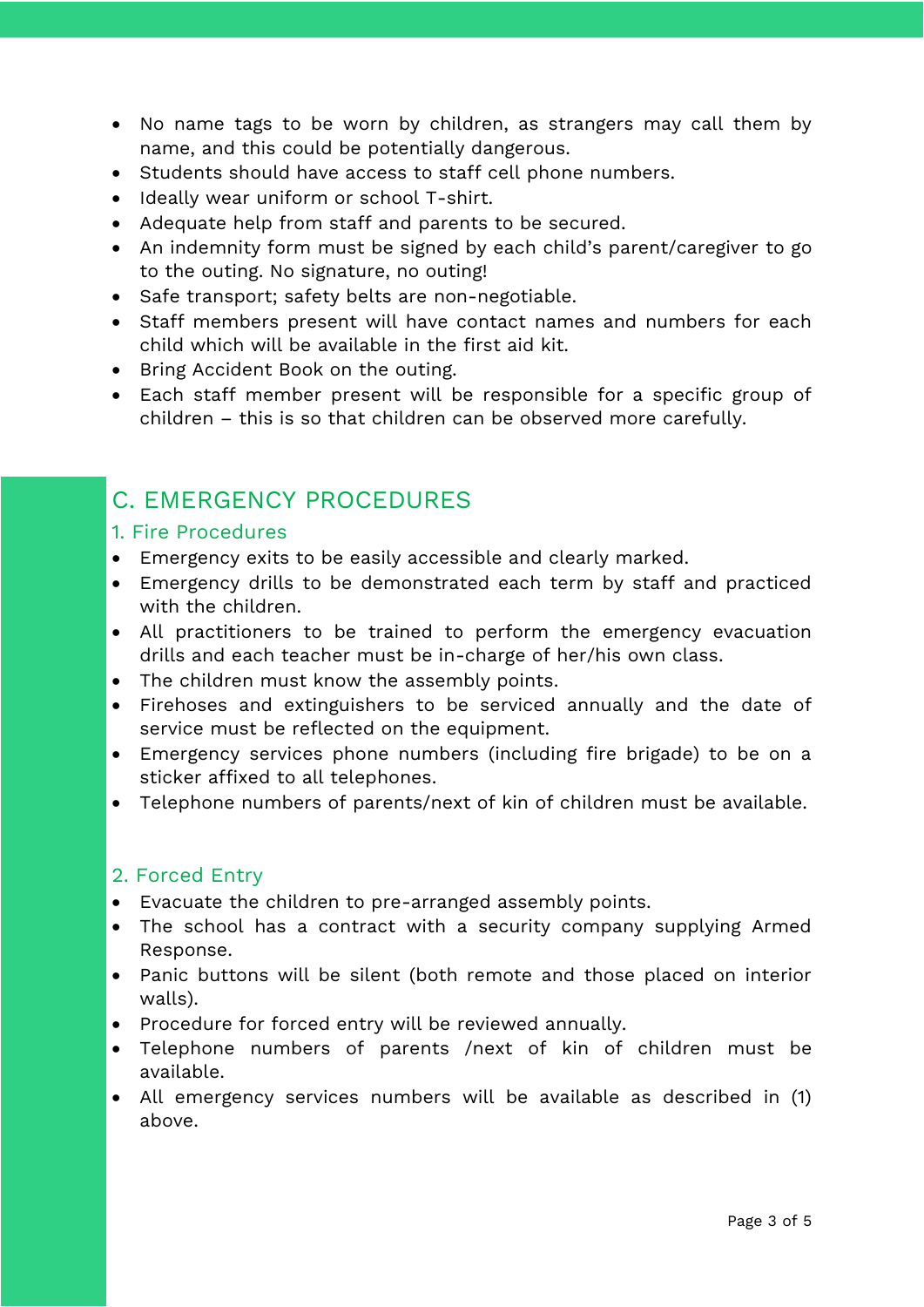#### <span id="page-3-0"></span>3. Medical Emergency

- No medication will be administered to children unless at the written request of the parent with an accompanying doctor's note. Any medication will be administered by the administrator.
- At least one facilitator to have a current first aid qualification.
- The first aid course must be reviewed every two years.
- The first aid kit must be mobile and easily available. Any used items must be replaced immediately and the contents of the first aid kit checked weekly to replace expired or out of stock items.
- Any medication on the premises will be safely stored by the principal.
- Universal precautions must be in place.
- On excursions, the first aid kit must be carried.
- If the child is ill, the child must go home.
- Children's allergies or illnesses must be noted in a book and kept in the first aid kit.
- Children's parents' contact numbers must be noted in a book and kept in the first aid kit.
- In the case of minor injuries, a description of the incident must be made in the accident book and signed by the principal and parent on collecting the child.
- Depending on the child's accident, the child must be taken to the doctor or hospital and the parent must be informed. The principal may also phone the parent directly and ask him/her to collect the child depending on the nature of the injury.

### <span id="page-3-1"></span>D. STAFF SAFETY

- Basic Conditions of Employment Act is displayed in the staff room.
- Appropriate clothing must be worn for appropriate jobs.
- Emergency contact numbers for all staff are kept in the personnel files.
- If a member of staff is injured on duty, he/she must be able to claim from the workman's compensation act.

### <span id="page-3-2"></span>E. INDOOR SAFETY

- Electrical
	- No frayed or loose flexes and extension cords.
	- Plugs and switches to be repaired immediately if faulty.
- Detergents or chemicals to be kept out of reach.
- Permanent fixtures (i.e., windows, doors, floors, stairs, and rails) to be maintained and repaired as soon as possible if faulty.
- Furniture and equipment to be checked daily and maintained.